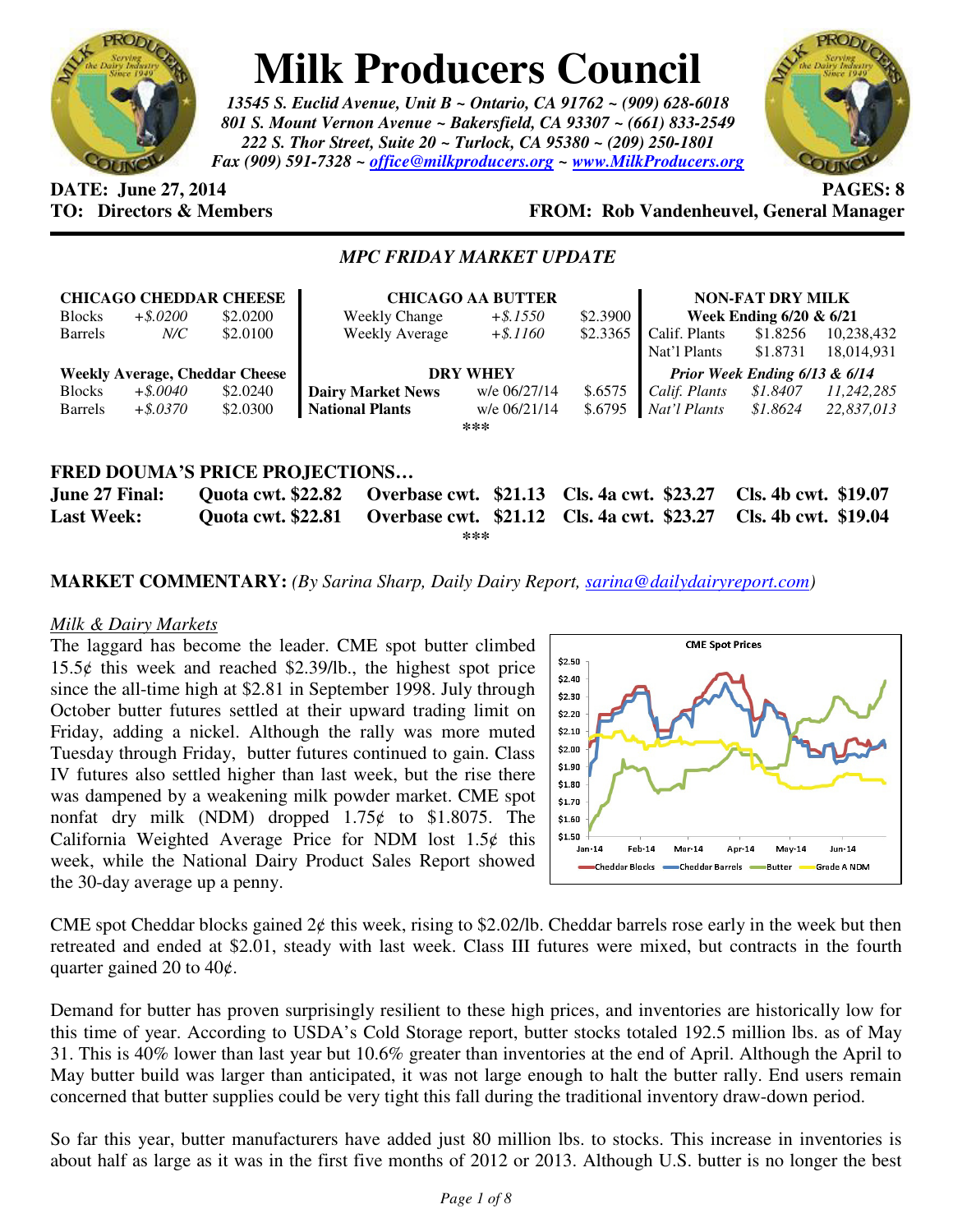value for global buyers, manufacturers are busy honoring export contracts made months ago. Meanwhile, domestic demand remains impressive. *Dairy Market News* reports that manufacturers are already cutting bulk butter into cubes for retail, a practice which erodes bulk supplies and doesn't usually begin this early in the year. Butter churns are now competing with ice cream makers for cream supplies, which has limited churning activity and further curtailed inventory growth.

The booming butter market has created a psychology of scarcity that is likely supporting cheese prices. Although supplies of cheese are adequate, there is a fear that high butter prices will entice milk away from cheese vats. But today there is no shortage of milk available to cheese plants. Cheese stocks totaled 1.07 billion lbs. at the end of last month. This is 2.9% greater than April but 7.2% lower than May 2013 levels.



At some point, high prices will do their job, encouraging butter production and discouraging demand. This will eventually lead to lower prices. But for now, the bulls are ruling the butter market. As butter production ramps up, it will leave more skim milk available for driers. Thus, the strength in the butter market is likely to pressure rather than support NDM prices. Even without an uptick in butter production, milk powder inventories are



reportedly building and international demand seems to be waning.

China imported 41.9 million pounds of skim milk powder (SMP) in May. This was 43% more than the year before but it was down 17% from April. Similarly, Chinese imports of whole milk powder (WMP) in May were 27% lower than the previous month but 53% greater than last year. Combined imports of SMP and WMP were 31% lower in April and May on a daily average basis than they were in the first quarter.

Although data out of China is murky at best, there is a growing consensus that China stockpiled much of the huge volumes of milk powder it has imported over the

past seven months. Indeed, some importers are reportedly reselling previously contracted milk powder shipments to buyers elsewhere rather than allowing them to reach China, where they are not needed.

For the week which ended June 14, dairy cow slaughter totaled 47,090 head. This is 14.8% lower than the same week last year and represents the lowest total in a nonholiday week so far this year. For the year to date, dairy cow slaughter is 10.7% lower than last year.

Live cattle and feeder cattle futures surged to new highs this week. These ascendant markets are helping to prop up dairy revenues as producers can receive ever more for their cull cows and bull calves.

#### **Weekly Dairy Cow Slaughter** 80 70 60 50 L,000 head 40 30 20 10 o 1 6  $11$ 16 21 26 31 36 41 46 51  $2014$   $-2013$   $-2012$

# *Grain Markets*

July corn futures lost a dime this week, and December futures dropped a nickel. The market is treading softly ahead of the quarterly Grain Stocks and Acreage reports, which will be released Monday. The Acreage report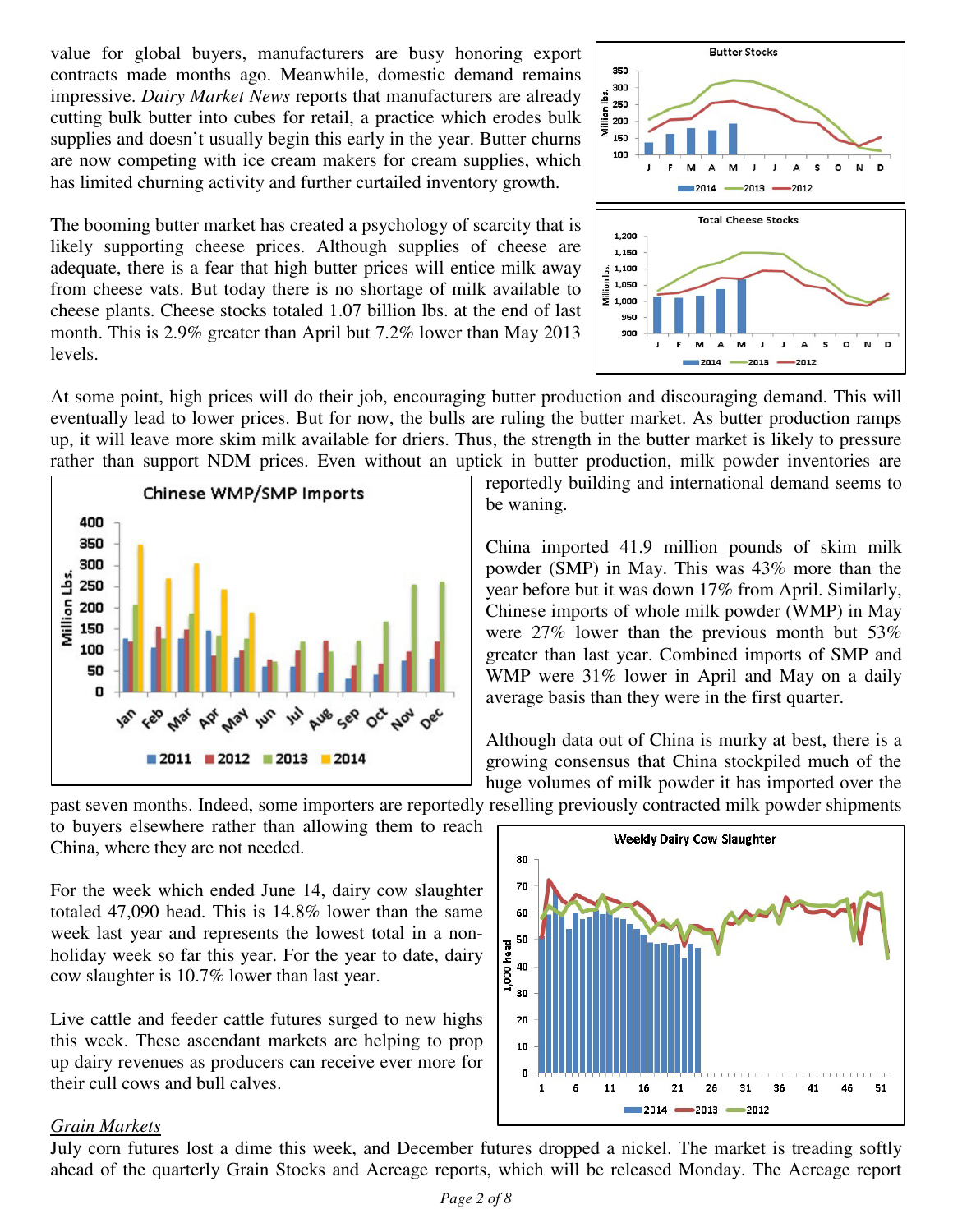will indicate how much of each major crop farmers were able to plant in contrast to their intentions earlier this spring. It is likely that farmers switched some acreage to soybeans this year.

The Grain Stocks report is notorious for causing large swings in the market. Analysts surveyed ahead of the report estimate that corn inventories on June 1 were much larger than they were in recent years, thanks to last year's record-large corn crop. While there is no shortage of corn, a smaller than expected inventory figure would imply very strong corn demand, which could send the market higher. Otherwise, the market is likely to continue its slide amidst adequate stocks and favorable weather for the growing crop.

July soybean futures gained 16.25¢ this week, while November futures lost a few cents. The Grain Stocks report is expected to show soybean inventories at their lowest level since 1977. Soybean supplies are undeniably tight, but the lack of a frenzy in the cash markets has caused some speculation that USDA may have understated the size of last year's crop. Monday's report should help to clarify just how much soybean users will need to ration between now and the harvest. **\*\*\*** 

**CDFA SECRETARY DENIES HEARING REQUEST:** *(By Rob Vandenheuvel)* Last week, we reported on a petition submitted to CDFA by California Dairies, Inc. (CDI), asking that the make allowances for both butter and nonfat dry milk be increased in the Class 4a minimum price formula, which as we noted in our article, would have decreased the State's monthly Class 4a price by about \$.23 per hundredweight. Today, CDFA announced that Secretary Karen Ross had denied that request, stating that *"The Secretary does not want to impede the ongoing efforts of the California Dairy Future Task Force in developing potential alternative pricing scenarios that address the issues of our state's antiquated pricing system."*

It is worth noting that while this hearing request was denied, on an unrelated note, there will still be some changes to the formulas for all five classes of milk, due to the expiration of temporary price increases that expire on June  $30<sup>th</sup>$ . Specifically, starting on July  $1<sup>st</sup>$ :

- A \$0.03/hundredweight temporary price increase will be eliminated on Class 1
- A \$0.05/hundredweight temporary price increase will be eliminated on Classes  $2 \& 3$
- A \$0.15/hundredweight temporary price increase will be eliminated on Classes 4a & 4b

The total impact of this expiration will be about a \$0.12/hundredweight drop in the Overbase price in July, compared to the formula used for the past year.

**USDA RELEASES UPDATED Q&A ON A POTENTIAL CALIFORNIA FEDERAL ORDER:** *(By Rob Vandenheuvel)* In March of this year, the U.S. Department of Agriculture (USDA) published an initial Q&A document regarding the recent discussions about California petitioning USDA to join the Federal Milk Marketing Order (FMMO) system. Since then, USDA has continued to meet and talk with dairy farmers and industry representatives, and has updated their original Q&A document based on those discussions. Since it's been several months since publishing that original document, I am pasting the entire updated Q&A list below. **If you have any trouble with the website links below, you can find the original Q&A document at: http://goo.gl/dXWWkE.** 

#### **Questions and Answers on a potential proposal for a California Federal milk marketing order**

Dairy Programs has received a number of questions related to a potential proposal for a California Federal milk order. This working document represents current thinking on certain topics and is not intended to present binding department policy. As new details become available related to the proposed Federal milk order in California, answers may be modified.

For addition information, please visit the Dairy Programs Website at http://www.ams.usda.gov/dairy or contact a USDA Dairy Marketing Specialist at 202-720-4392.

USDA's statement on transparency can be viewed here: Statement on Transparency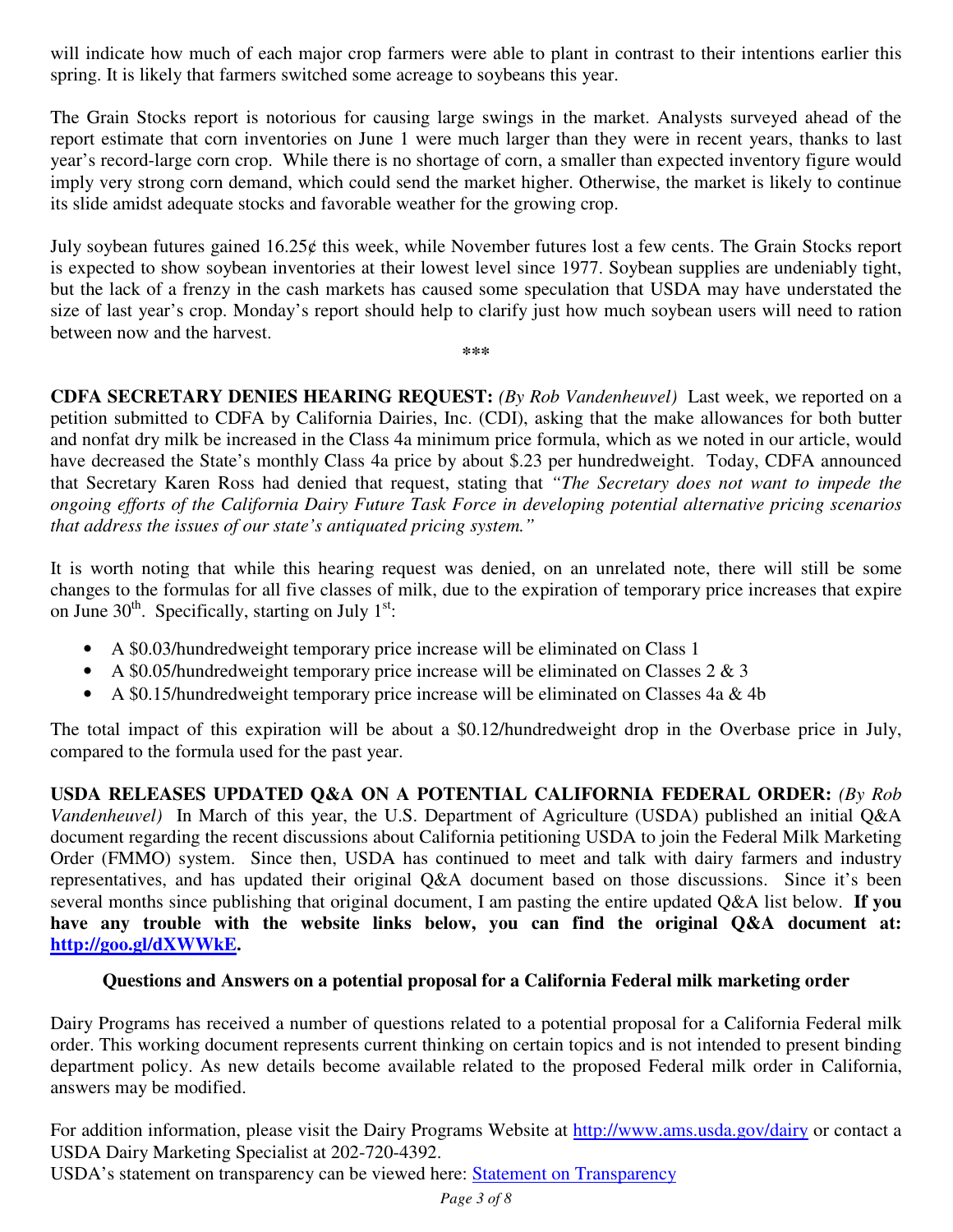# **RULEMAKING PROCESS**

# 1. **Who could participate in a hearing on California becoming a Federal milk order?**

Federal milk order hearings are open to the public, including those from other regions. Anyone can participate. Individuals testifying at the hearing are subject to cross examination. Anyone attending a hearing can cross examine witnesses. A USDA appointed Administrative Law Judge oversees the hearing proceeding to maintain a fair and orderly process.

The Notice of Hearing defines the scope of the hearing and what topics and proposals will be considered. Hearing participants may only provide information relevant to the scope of the hearing.

Please see: Federal Milk Marketing Orders

# 2. **I heard that a Federal milk order hearing can take a long time.**

Federal milk order hearings can be lengthy because any interested party can testify and anyone can crossexamine witnesses. Administrative Law Judges preside over the hearings to help them run fairly and efficiently.

When deciding whether a new milk order should be established or whether an existing order should be changed, the USDA must rely on the "hearing record." This means that decisions can only be based on what is said at the hearing, data presented at the hearing in the form of "exhibits", officially noticed documents, and "briefs" submitted after the close of the hearing. For these reasons, it is very important to get as much relevant data and testimony as possible into the hearing record. This can be time consuming, but ensures a fair and complete process.

# 3. **What is a "hearing record" and how does the Secretary use it to make decisions?**

A hearing record includes hearing testimony, evidence presented at the hearing, post-hearing briefs, public comments in response to a recommended decision, and documents that the government takes official notice of such as previous formal rulemaking proceedings. The Secretary may only rely on what is in the hearing record as a basis for decisions on proposed orders or amendments to orders.

# 4. **How long would it take to implement a new Federal order for California?**

Changing from a State-operated program to a Federal order would be a significant shift. While there are similarities between the State and Federal systems, sufficient time would need to be provided for an orderly transition. USDA would work with the industry and the California Department of Food and Agriculture to ensure timely implementation.

#### 5. **How does a producer referendum operate in the Federal milk order program?**

Establishing a new Federal milk order or changing an existing order must be approved by dairy farmers through a voting process called a referendum. Of those participating in a referendum, either two-thirds of the dairy farmers voting or producers representing two-thirds of the milk that would have been pooled during a designated month must approve the issuance of a new Federal order or an amendment to an existing order. Please refer to 7 CFR §§ 900.300-311.

# 6. **Who will be allowed to participate in a California producer referendum?**

Any farmer marketing milk and associated with the proposed order during a selected representative month (typically the month the hearing is held) would be allowed to vote in a referendum. Each dairy farmer gets one vote, even if they belong to more than one cooperative or own more than one farm. Please refer to  $\frac{7}{1}$ CFR §§ 900.300-311.

# 7. **If my cooperative decides to bloc vote, can I still request my own individual ballot?**

No, Federal milk orders do not allow for modified bloc voting. Therefore, if a cooperative decides to bloc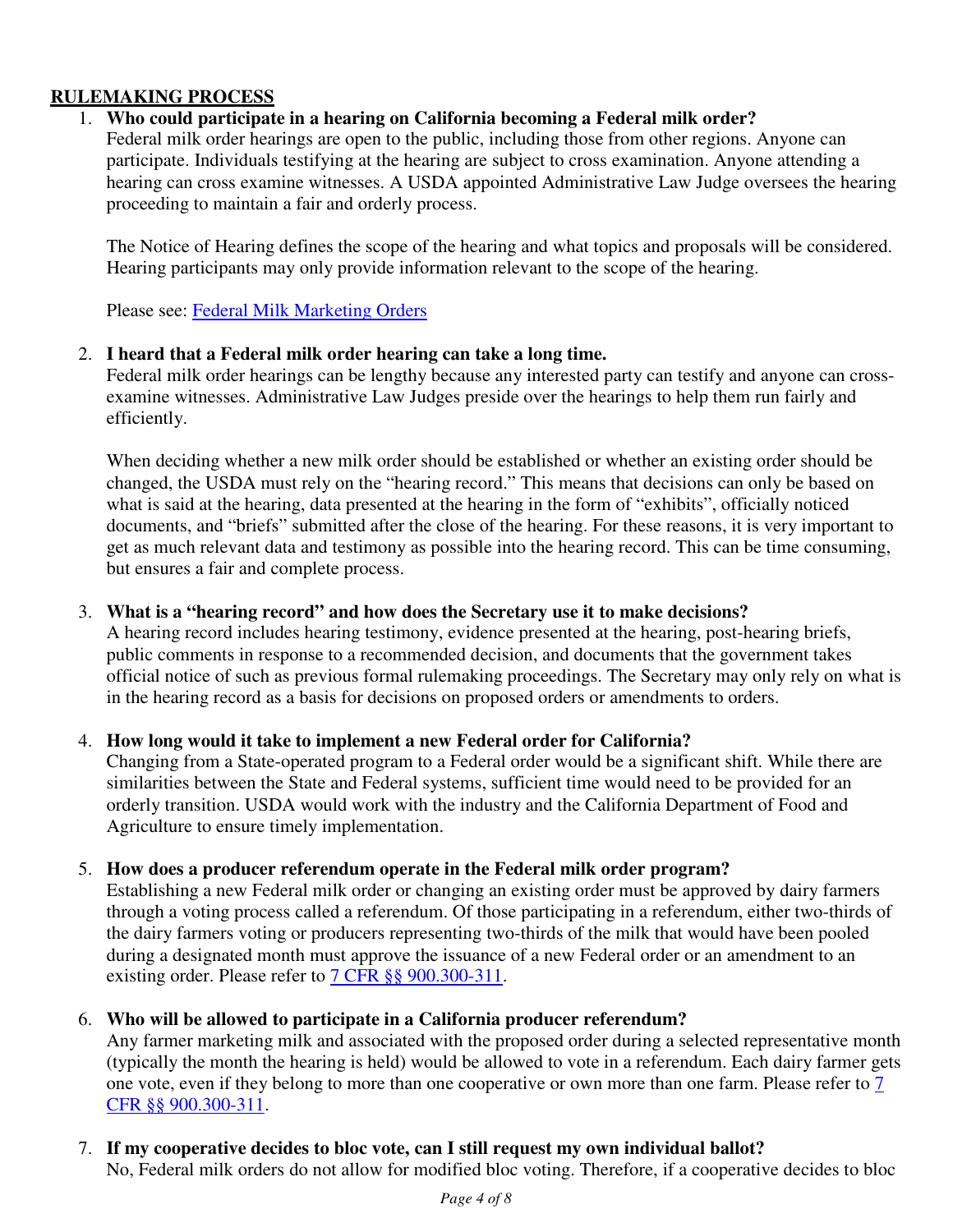vote, individual ballots will not be mailed to its members. However, a cooperative has the option to not bloc vote and request ballots be sent to all its members.

- 8. **How are Federal milk order provisions, including pricing formulas, amended?** Procedures for amending a Federal order can be found here: Federal order rulemaking brochure
- 9. **Who determines whether or not a proposed Federal order hearing is held?** The USDA determines whether a Federal order hearing will be held. Please refer to 7 CFR §§ 900.3
- 10. **If California dairy farmers vote not to adopt a proposed California Federal milk order, could they still propose a California Federal order in the future?** Yes.

# **PROVISIONS**

11. **Would a California order automatically adopt the current Federal milk order price formulas?** Currently, Federal milk order pricing formulas are identical in all Federal orders. For a California Federal order, an interested party could propose an alternative milk pricing scheme. Proponents of whatever pricing scheme is proposed must submit economic justification into the hearing record in support of its adoption.

Currently, six Federal milk orders operate under a multiple component pricing system, while four orders operate under a skim and fat only system.

12. **What are the differences between the FMMO price formulas and the current California price formulas?**

Current Federal milk marketing order price formulas can be viewed here: FMMO Price Formulas Current California State milk order price formulas can be viewed here: California Price Formulas

#### 13. **How will milk be priced under a California Federal order?**

The way milk would be priced in a California Federal order depends on what is proposed and what evidence is introduced into the hearing record.

Currently, Class II, III and IV milk is priced identically in all Federal orders and is determined through price formulas that factor in AMS surveyed wholesale prices of commodity cheese, butter, nonfat dry milk and dry whey. Class I milk is priced at the higher of either the Class III or IV price, plus the county specific Class I differential of the plant of first receipt.

Current Federal order price formulas can be found here: Federal Order Price Formulas

# 14. **Will there be lower manufacturing milk prices to reflect the large volume of processing for the export market done in California?**

Whether or not manufacturing prices in a California order reflect prices received for product manufactured specifically for the export market depends on what is proposed and what evidence is introduced into the hearing record.

Current Federal order price formulas use AMS surveyed prices for commodities meeting certain specifications. Exported products are not specifically excluded from the AMS survey.

# 15. **Will the Class I differentials in a California Federal order be different than what is currently in place?**

California Class I differentials will be determined based on what is proposed and what evidence is introduced into the hearing record.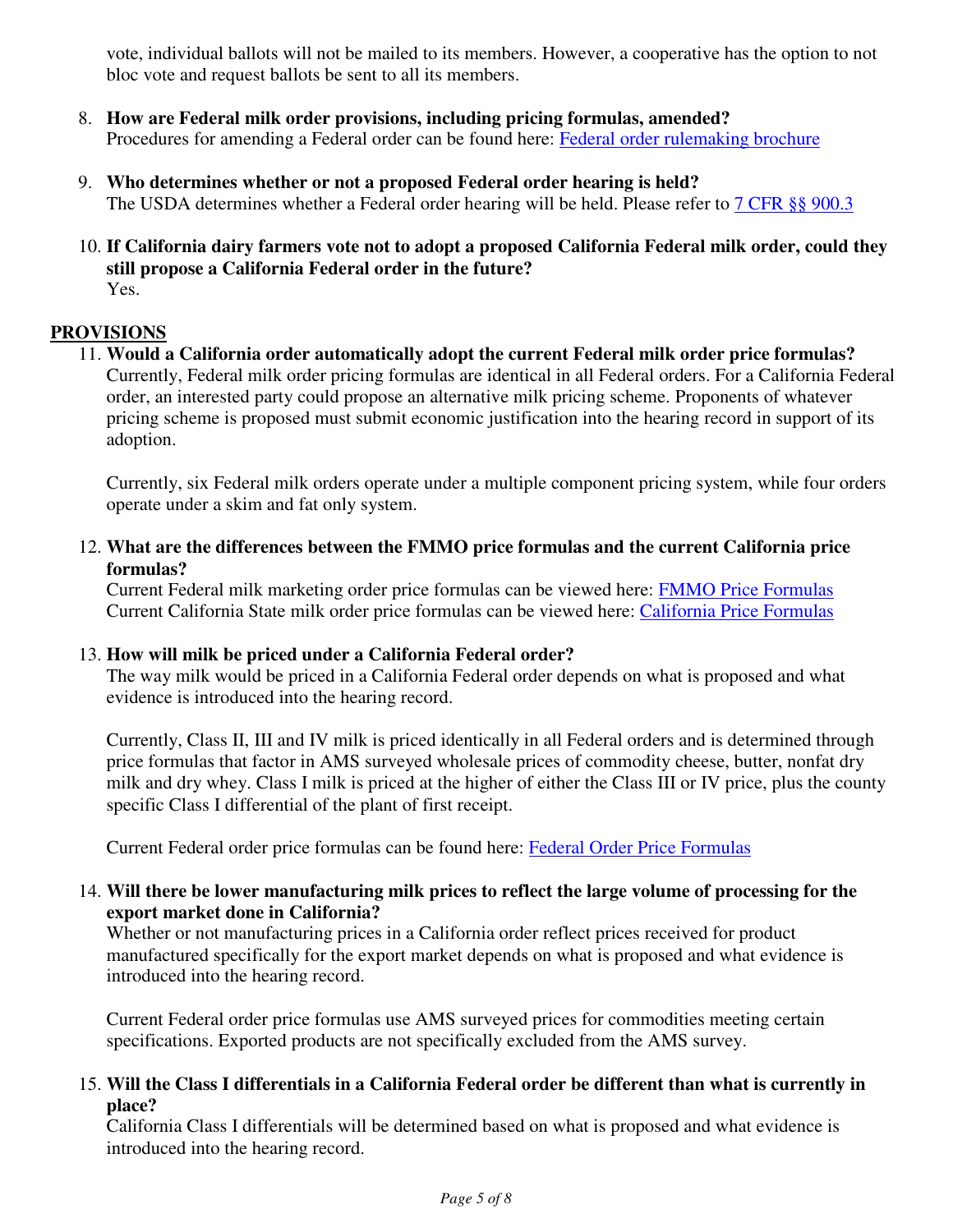# 16. **Will California fluid milk fortification standards still exist if California joins the Federal order system?**

California fluid milk fortification standards are based on California state regulations that are different from the regulations authorizing the milk pooling and marketing plans. Federal law prohibits any changes to the California solids standard (see, 7 USC 7254). Adoption of a Federal order cannot change the state standards.

Federal milk orders price nonfat solids used to fortify fluid milk slightly different than the current California state order. In Federal orders, fluid milk bottlers are required to account to the pool for any increase in total milk pounds resulting from fortification and they do not receive any kind of fortification credits.

# 17. **Can a Federal milk order require a handler to participate in an order?**

Currently, Federal milk orders require fluid milk bottlers to participate in the pool every month. Non-fluid handlers have the option of participating in the pool each month. When non-fluid handlers previously participating in the marketwide pool elect to not pool milk, it is described as "de-pooling." Some Federal orders have pooling provisions that deter de-pooling by restricting the volume of milk that can be repooled after leaving.

#### 18. **What is a pool plant? If I don't ship to a pool plant will I still get my quota price?**

Federal milk orders specify the criteria that determine how producers, producer milk and milk handlers are able to participate in the marketwide pool. Marketwide pooling is how dairy farmers share in the benefits arising from classified pricing of milk.

A pool plant is a plant qualified to participate in a Federal milk order marketwide pool. Standards for plants to be considered pool plants vary by order. A pool plant contributes to or draws from the marketwide pool depending on how it uses the producer milk received. A producer qualifies to participate in the pool by delivering milk to a pool plant. The specific producer standards for delivering milk to a pool plant vary by order.

The quota payment for milk delivered to pool and/or nonpool plants will depend on what is contained in the proposal and what evidence is introduced into the hearing record.

#### 19. **What is de-pooling?**

"De-pooling" is when milk normally associated with a market is not pooled during a particular month. Currently in all Federal orders only Class I milk is required to be pooled. Handlers may opt to not pool Class II, III or IV milk when manufacturing class-use values are higher than the uniform price. A handler that de-pools milk does not contribute into the marketwide pool and retains the higher valued manufacturing class use-value. Federal orders do not enforce minimum blend price payments for milk not pooled on the order.

When the uniform price rises above the manufacturing class use-value of milk, the same handler may opt to "re-pool" their milk receipts and draw from the pool to pay their producer suppliers. The ability of manufacturing handlers and cooperatives to engage in the unlimited de-pooling and re-pooling of manufacturing milk has been found to be inequitable to both producers and handlers in certain situations based on rulemaking proceedings.

Generally, it is the reporting handler or cooperative, not the individual producer making the de-pooling and re-pooling decision.

To limit de-pooling, certain orders have adopted re-pooling standards based on rulemaking proceedings. These standards limit the volume of milk a handler or cooperative may pool during a month based on the volume of milk pooled the prior month. For example, a handler may only pool 120 percent of the volume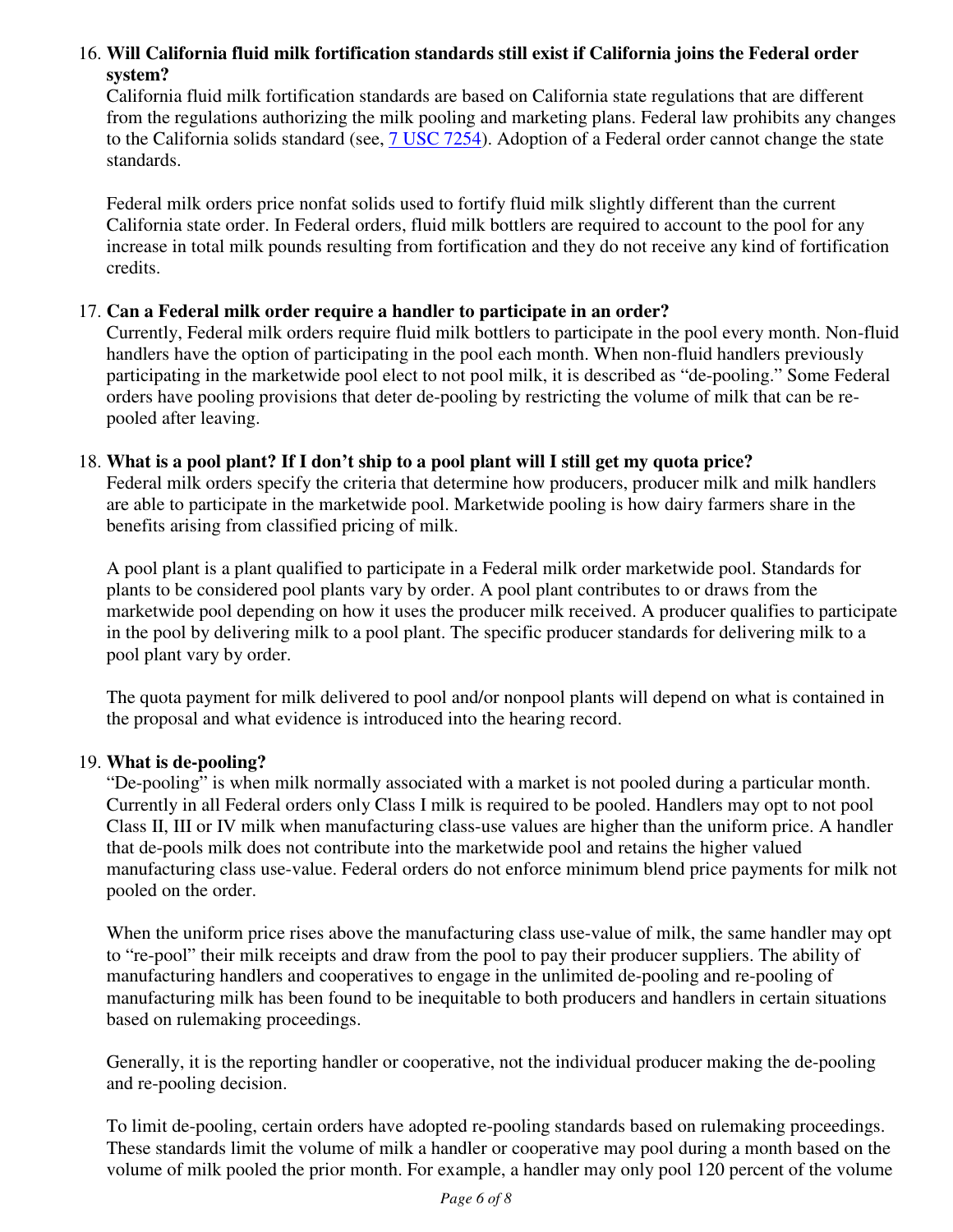of milk it pooled during the prior month. Re-pooling standards vary by order.

#### 20. **Does the Agricultural Marketing Agreement Act of 1937 (AMAA) allow for the "mandatory" pooling of manufacturing class milk (Class II, III and IV) under a Federal order?** The AMAA does not expressly prohibit mandatory pooling of all classes of milk.

# 21. **How would the California quota program operate in a Federal order?**

The California quota program would operate in a Federal order based on the proposal that is submitted to USDA and the evidence introduced into the hearing record.

# 22. **Will the current transportation credit system in California remain?**

Whether or not there is a similar transportation credit system adopted in a Federal order depends on the proposal and evidence introduced into the hearing record.

# 23. **Do any Federal orders have only 2 classes of milk?**

No. Currently all Federal orders recognize 4 classes of milk.

# **OTHER**

24. **What is in the 2014 Farm Bill regarding California becoming a Federal milk order? Would there be one California marketing order? Or two, a Northern and Southern California order?**

The 2014 Farm Bill (section 1410(d)) references the 1996 Farm Bill (section 143(2)), "Upon the petition and approval of California dairy producers in the manner provided in section 8c of the Agricultural Adjustment Act (7 U.S.C. 608c), reenacted with amendments by the Agricultural Marketing Agreement Act of 1937, the Secretary shall designate the State of California as a separate Federal milk marketing order. The order covering California shall have the right to reblend and distribute order receipts to recognize quota value."

# 25. **Will I make more money if California adopts a Federal order?**

This is not known at this time. If a proposal is submitted, USDA intends to conduct an economic impact analysis to simulate and estimate comparisons between the current system and the proposed Federal order.

Federal milk orders are not an income enhancement tool. They are a combination of marketing tools that, among other things, provide a regulated minimum price that dairy farmers must be paid for pooled milk.

# 26. **Are Federal milk orders designed to enhance producer income?**

Federal milk orders are marketing tools designed to provide orderly marketing conditions for milk and dairy products. Through marketwide pooling and classified pricing, dairy farmers whose milk participates in the program are paid a minimum uniform price reflective of the market prices for cheese, butter, nonfat dry milk and dry whey. Federal orders also ensure accurate milk weighing and testing, provide market data and news, verify milk use reporting by milk bottlers and dairy product manufacturers, and ensure timely payments.

# 27. **How did the quota plan function in Oregon?**

Prior to 1970, the State of Oregon operated a quota plan for Oregon producers. During the rulemaking process to establish the Oregon-Washington Federal order, producers requested authority for the State of Oregon to operate a voluntary quota plan for producers located in Oregon. The State-managed program operated concurrently with the Oregon-Washington Federal milk order which included a separate base/excess plan. Each month, the Oregon-Washington Federal milk order would transfer the Oregon proceeds from the milk pooling process to the State of Oregon. The State then redistributed available money through the Oregon Quota/Base price plan.